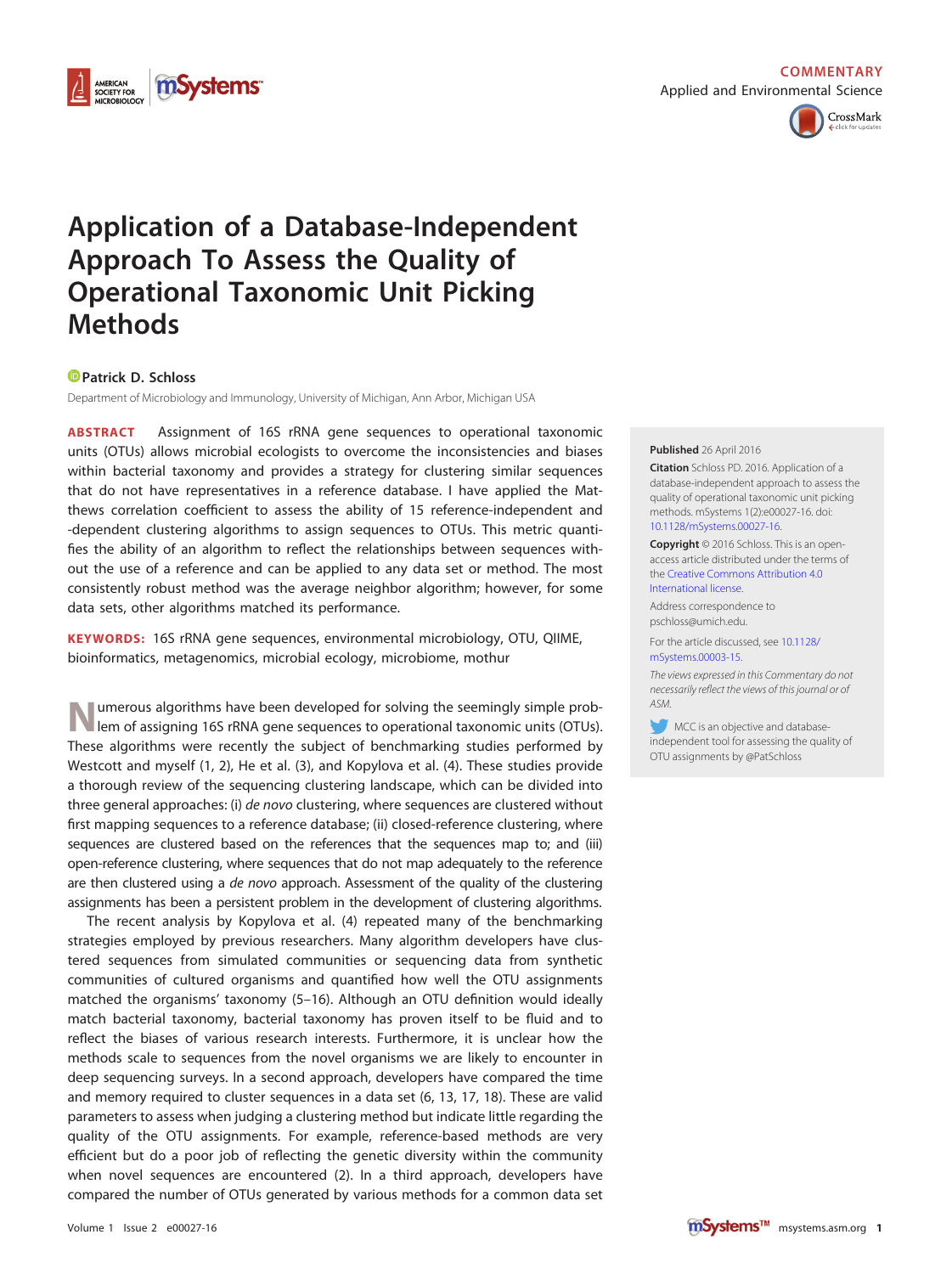



<span id="page-1-0"></span>FIG 1 **Comparison of OTU quality generated by multiple algorithms applied to four data sets. The nearest, average, and furthest neighbor clustering algorithms were used as implemented in mothur (v.1.37) [\(25\)](#page-3-16). Abundance-based greedy clustering (AGC) and distance-based greedy clustering (DGC) were implemented using USEARCH (v.6.1) and VSEARCH (v.1.5.0) [\(3,](#page-3-2) [5,](#page-3-4) [26\)](#page-3-17). Other de novo clustering algorithms included Swarm (v.2.1.1) [\(6,](#page-3-7) [7\)](#page-3-18), OTUCLUST (v.0.1) [\(27\)](#page-3-19), and Sumaclust (v.1.0.20). The MCC values for swarm were determined by selecting the distance threshold that generated the maximum MCC value for each data set. The USEARCH and SortMeRNA (v.2.0) closed-reference clusterings were performed using QIIME (v.1.9.1) [\(28,](#page-3-20) [29\)](#page-3-21). Closed-reference clustering was also performed using VSEARCH (v.1.5.0) and NINJA-OPS (v.1.5.0) [\(16\)](#page-3-6). The order of the sequences in each data set was randomized 30 times, and the intramethod range in MCC values was smaller than the plotting symbol. MCC values were calculated using mothur.**

[\(4,](#page-3-3) [5\)](#page-3-4). Although methods need to guard against excessive splitting of sequences across OTUs, by focusing on minimizing the number of OTUs in a community, developers risk excessively lumping sequences together that are not similar. In a fourth approach, a metric of OTU stability has been proposed as a way to assess algorithms [\(3\)](#page-3-2). Although it is important that the methods generate reproducible OTU assignments when the initial order of the sequences is randomized, this metric ignores the possibility that the variation in assignments may be equally robust or that the assignments by a highly reproducible algorithm may be quite poor. In a final approach, some developers have assessed the quality of clustering based on the method's ability to generate the same OTUs generated by other methods [\(18,](#page-3-10) [19\)](#page-3-11). Unfortunately, without the ability to ground truth by any method, such comparisons are tenuous. There is a need for an objective metric to assess the quality of OTU assignments.

Westcott and I have proposed an unbiased and objective method for assessment of the quality of OTU assignments that can be applied to any collection of sequences [\(1,](#page-3-0) [2\)](#page-3-1). Our approach uses the observed dissimilarity between pairs of sequences and information about whether sequences were clustered together to quantify how well similar sequences are clustered together and dissimilar sequences are clustered apart. To quantify the correlation between the observed and expected OTU assignments, we synthesize the relationship between OTU assignments and the distances between sequences using the Matthews correlation coefficient (MCC) [\(20\)](#page-3-12). I have expanded our previous analysis to evaluate three hierarchical and seven "greedy" de novo algorithms, one open-reference clustering algorithm, and four closed-reference algorithms [\(Fig. 1\)](#page-1-0). To test these approaches, I applied each of them to data sets from soil [\(21\)](#page-3-13) and mouse feces [\(22\)](#page-3-14), as well as two simulated data sets. The simulated communities were generated by randomly selecting 10,000 16S rRNA sequences that were unique within the V4 region from the SILVA nonredundant database [\(4,](#page-3-3) [23\)](#page-3-15). Next, an even community was generated by specifying that each sequence had a frequency of 100 reads, and a staggered community was generated by specifying that the abundance of each sequence was a randomly drawn uniform distribution between 1 and 200.

I replicated the benchmarking approach that I have used previously to assess the ability of an algorithm to correctly group sequences that are similar to each other and split sequences that are dissimilar to each other using the MCC [\(1,](#page-3-0) [2\)](#page-3-1). When I compared the MCC values calculated using the 10 de novo algorithms with the four data sets, the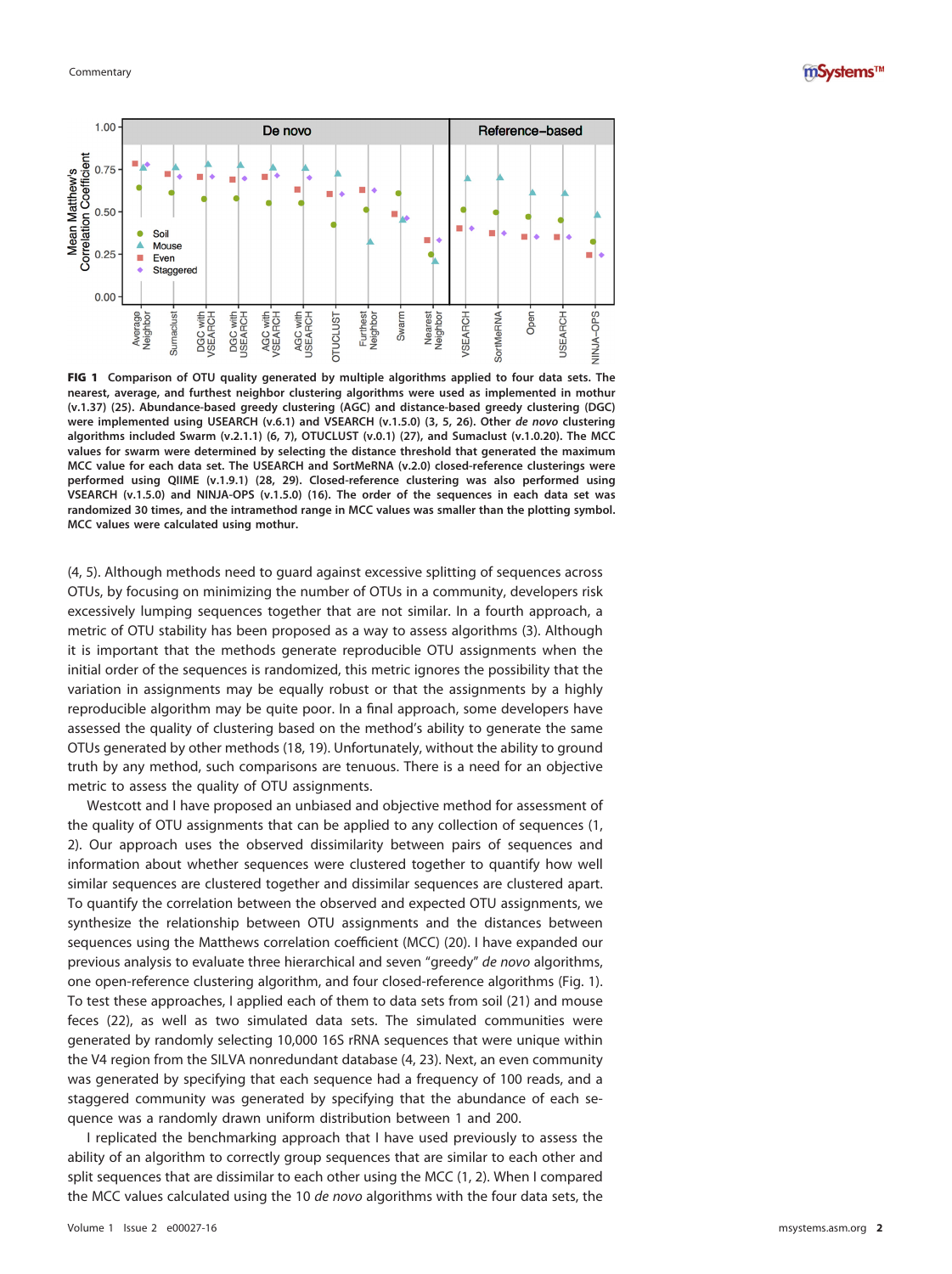average neighbor algorithm reliably performed as well or better than the other methods [\(Fig. 1\)](#page-1-0). For the murine data set, the MCC values for the VSEARCH (abundancebased greedy clustering [AGC], 0.76; distance-based greedy clustering [DGC], 0.78) and USEARCH-based (AGC, 0.76; DGC; 0.77) algorithms, Sumaclust (0.76), and average neighbor (0.76) were similarly high. For each of the other data sets, the MCC value for the average neighbor algorithm was at least 5% higher than the next best method. Swarm does not use a traditional distance-based criterion to cluster sequences into OTUs and instead looks for natural subnetworks in the data. When I used the distance threshold that gave the best MCC value for the Swarm data, the MCC values were generally not as high as they were using the average neighbor algorithm. The one exception was for the soil data set. Among the reference-based methods, all of the MCC values suffer because when sequences that are at least 97% similar to a reference are pooled, the sequences within an OTU could be as much as 6% different from each other. The effect of this is observed in the MCC values that were calculated for the OTUs assigned by these methods generally being lower than those observed using the de novo approaches [\(Fig. 1\)](#page-1-0). It is also important to note that the MCC values for the closed-reference OTUs are inflated because sequences were removed from the analysis if there was not a reference sequence that was more than 97% similar to the sequence. By choosing to focus on the ability to regenerate taxonomic clusterings, minimizing the number of OTUs, and computational performance, Kopylova et al. [\(4\)](#page-3-3) concluded that Swarm and Sumaclust had the most consistent performance among the de novo methods. My objective MCC-based approach found that Sumaclust performed well but was matched or outperformed by the average neighbor algorithm; using a 3% threshold, Swarm was actually one of the worst methods. Given the consistent quality of the clusterings formed by the average neighbor algorithm, these results confirm the conclusion from the previous analysis that researchers should use the average neighbor algorithm or calculate MCC values for several methods and use the clustering that gives the best MCC value [\(2\)](#page-3-1).

Next, I investigated the ability of the reference-based methods to properly assign sequences to OTUs. The full-length 16S rRNA gene sequences in the default reference taxonomy that accompanies QIIME are less than 97% similar to each other. Within the V4 region, however, many of the sequences were more similar to each other and even identical to each other. As a result, we previously found that there was dependence between the ordering of sequences in the reference database and the OTU assignments with USEARCH and VSEARCH [\(2\)](#page-3-1). To explore this further, we analyzed the 32,106 unique sequences from the murine data set with randomized databases. VSEARCH always found matches for 27,737 murine sequences; the reference matched to those sequences differed between randomizations. For USEARCH, there were between 28,007 and 28,111 matches, depending on the order of the reference. In the updated analysis, we found that SortMeRNA resulted in between 23,912 and 28,464 matches. Using NINJA-OPS with different orderings of the reference sequences generated the same 28,499 matches. These results point to an additional problem with closed-reference clustering, which is the inability of the method to assign sequences to OTUs when a similar reference sequence does not exist in the database. For the well-characterized murine microbiota, NINJA-OPS did the best by finding relatives for 88.8% of the unique murine sequences. As indicated by the variation in the number of sequences that matched a reference sequence, these methods varied in their sensitivity and specificity to find the best reference sequence. Of the closed-reference methods, NINJA-OPS had the best sensitivity (99.7%) and specificity (79.7%), while SortMeRNA had the worst sensitivity (95.7%), and VSEARCH had the worst specificity (60.3%). Reference-based clustering algorithms are much faster than de novo approaches, but they do not generate OTUs that are as robust.

Although the goal of Kopylova et al. [\(4\)](#page-3-3) was to compare various clustering algorithms, they also studied these algorithms in the broader context of raw sequence processing, screening for chimeras, and removal of singletons. Each of these is a critical decision in a comprehensive pipeline. By including these steps, they confounded their